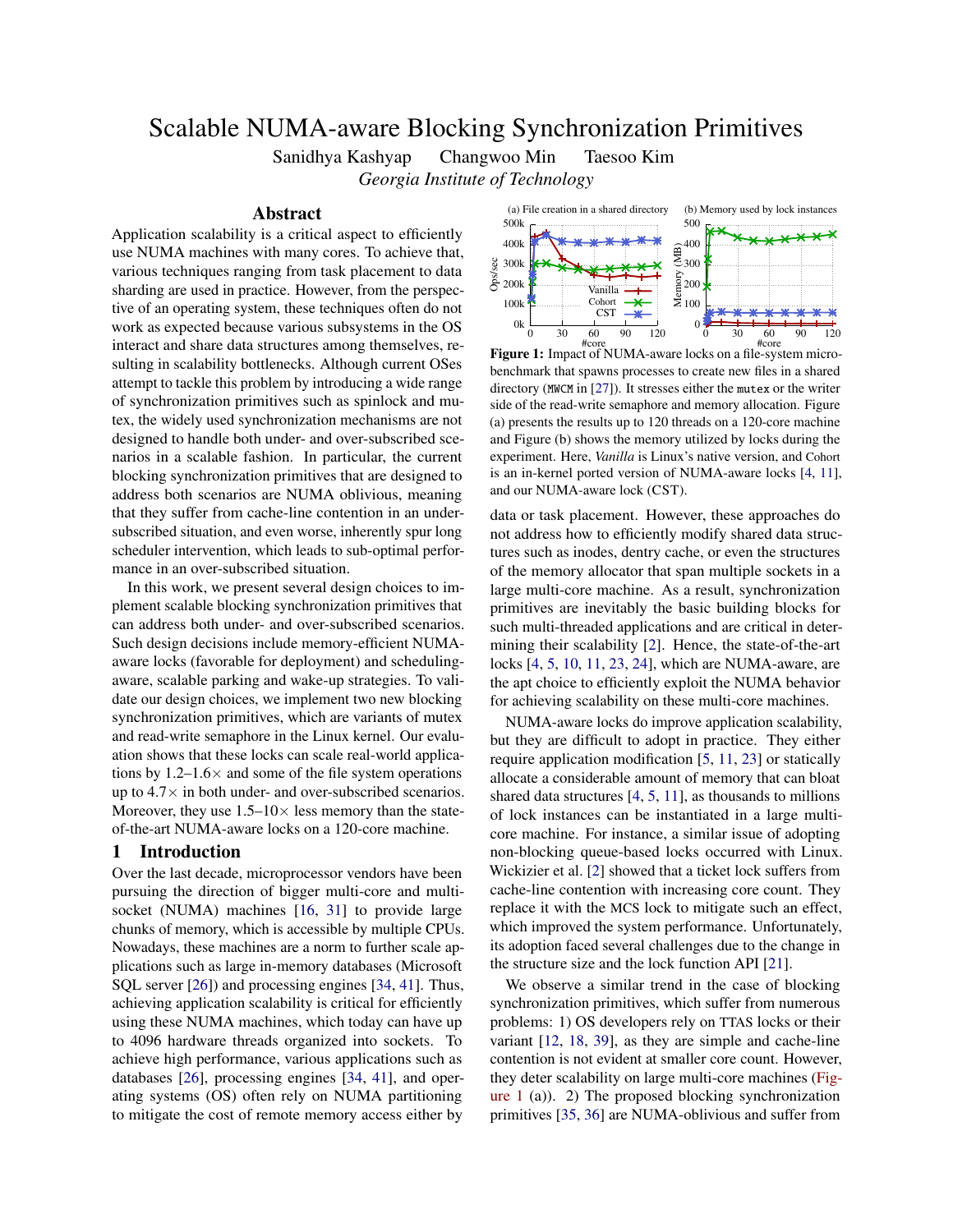high memory management cost for every lock acquisition, which impedes scalability. 3) NUMA-aware locks (Cohort locks) suffer from memory bloat as they statically allocate memory for all sockets, which is a serious issue in an OS [\[3\]](#page-11-17) [\(Figure 1](#page-0-0) (b)) and are non-blocking. 4) Finally, current blocking primitives severely suffer from the poor parking strategy because of cache-line contention, use of a global parking list, inefficient scheduling decisions, and inefficient system load estimation.

In this work, we design and implement two scalable blocking synchronization primitives, namely CST-mutex and CST-rwsem, from an OS perspective. Our primitives are memory-efficient, support blocking synchronization, and are tightly coupled with the scheduler, thereby resulting in better scalability beyond 100 physical cores for both under- and over-subscribed situations (tested up to  $5\times$ over-subscription). CST locks support blocking, as they incorporate a timeout capability for waiters, including readers and writers, in which waiters can park and wakeup without hurting the performance of the system. We use four key ideas to implement a scalable blocking synchronization primitive: First, we consciously allocate memory by maintaining a dynamic list of per-socket structures that is a basic building block of NUMA-aware locks. Second, instead of passing the lock to the very next waiter, we pass it to a not-yet-parked (still spinning) waiter, which removes the scheduler intervention while passing the lock to a waiter. Third, we keep track of the parked waiters in a separate, per-socket list without manipulating the actual waiting list maintained by the lock protocol. Lastly, we maintain a per-core scheduling information to efficiently estimate the system load. Thus, our blocking primitives improve the application performance by  $1.2-1.6\times$ , and they are  $10\times$  faster than existing blocking primitives in over-subscribed scenarios for various micro-benchmarks. Moreover, our approach uses  $1.5-10\times$  less memory compared with the state-of-the-art NUMA-aware locks.

In summary, we make the following contributions:

- Two blocking synchronization primitives. We design and implement two blocking synchronization primitives (CST-mutex and CST-rwsem) that efficiently scale beyond 100 physical cores.
- Memory-efficient data structure. We maintain a dynamically allocated list of per-socket structures that address the issue of memory bloat.
- Scheduling-aware parking/wake-up strategy. Our approach mitigates the scheduler interaction by passing the lock to a spinning waiter and batching the wake-up operation.
- Lightweight schedule information. We extend the scheduler to estimate the system load to efficiently handle both over- and under-subscription cases.

## 2 Background and Motivation

We first classify prior research directions into two categories: NUMA-aware locks and runtime contention management. We later give a primer on blocking synchronization primitives used in Linux.

NUMA-aware locks. NUMA-aware locks address the limitation of NUMA-oblivious locks [\[25\]](#page-11-18) by amortizing the cost of accessing the remote memory. Most of the locks are hierarchical in nature such that they maintain multiple levels of lock [\[6,](#page-11-19) [10,](#page-11-9) [11,](#page-11-6) [14,](#page-11-20) [24\]](#page-11-11) in the form of a tree. Inspired by prior hierarchical locks [\[10,](#page-11-9) [24\]](#page-11-11), Cohort locks [\[6,](#page-11-19) [11\]](#page-11-6) generalized the design of any two types of locks in a hierarchical fashion for two-level NUMA machines and later extended them for the read-write locks [\[4\]](#page-11-5). However, neither of them addresses the memory utilization issue nor supports blocking synchronization, which leads to sub-optimal performance when multiple instances of locks are used or when the system is overloaded. Besides Cohort locks, another category of locking mechanism is based on combining [\[13,](#page-11-21) [32\]](#page-11-22) and the remote core execution approach [\[23\]](#page-11-10) in which a thread executes several critical sections without any synchronization. Although it outperforms Cohort locks [\[23\]](#page-11-10), the mechanism requires application modification, which is not practical for applications with a large code base.

Our design of NUMA-aware locks is memory conscious, as we defer the allocation of per-socket locks until required, unlike prior ones. In addition, CST locks are blocking, meaning that they support timeout capability while maintaining the locality awareness, unlike the existing NUMA-oblivious locks that allocate memory for each lock acquisition [\[35,](#page-11-15) [36\]](#page-11-16). Moreover, none of the NUMAaware read-write locks support blocking readers, but the ones that do support [\[19,](#page-11-23) [28,](#page-11-24) [30\]](#page-11-25) are NUMA oblivious and are designed specifically for read-mostly operations.

Contention management. The interaction between lock contention and thread scheduling determines application scalability, which is an important criterion to decide whether to spin or park a thread in an under- or over-subscribed scenario. Johnson et al. [\[17\]](#page-11-26) addressed this problem by separating contention management and scheduling in the user space. They use admission control to handle the number of spinning threads by running a system-wide daemon that globally measures the load on the system. Similar approaches have been used by runtimes [\[7\]](#page-11-27) and task placement strategies inside the kernel without considering the lock subsystem [\[42\]](#page-12-2). Along these lines, the Malthusian lock [\[9\]](#page-11-28), a NUMA-oblivious lock, handles thread over-subscription by randomly moving a waiter from an active list to a passive list (concurrency culling), which is inspired by Johnson et al.

CST locks handle the over-subscription by maintaining a separate list in which waiters independently add them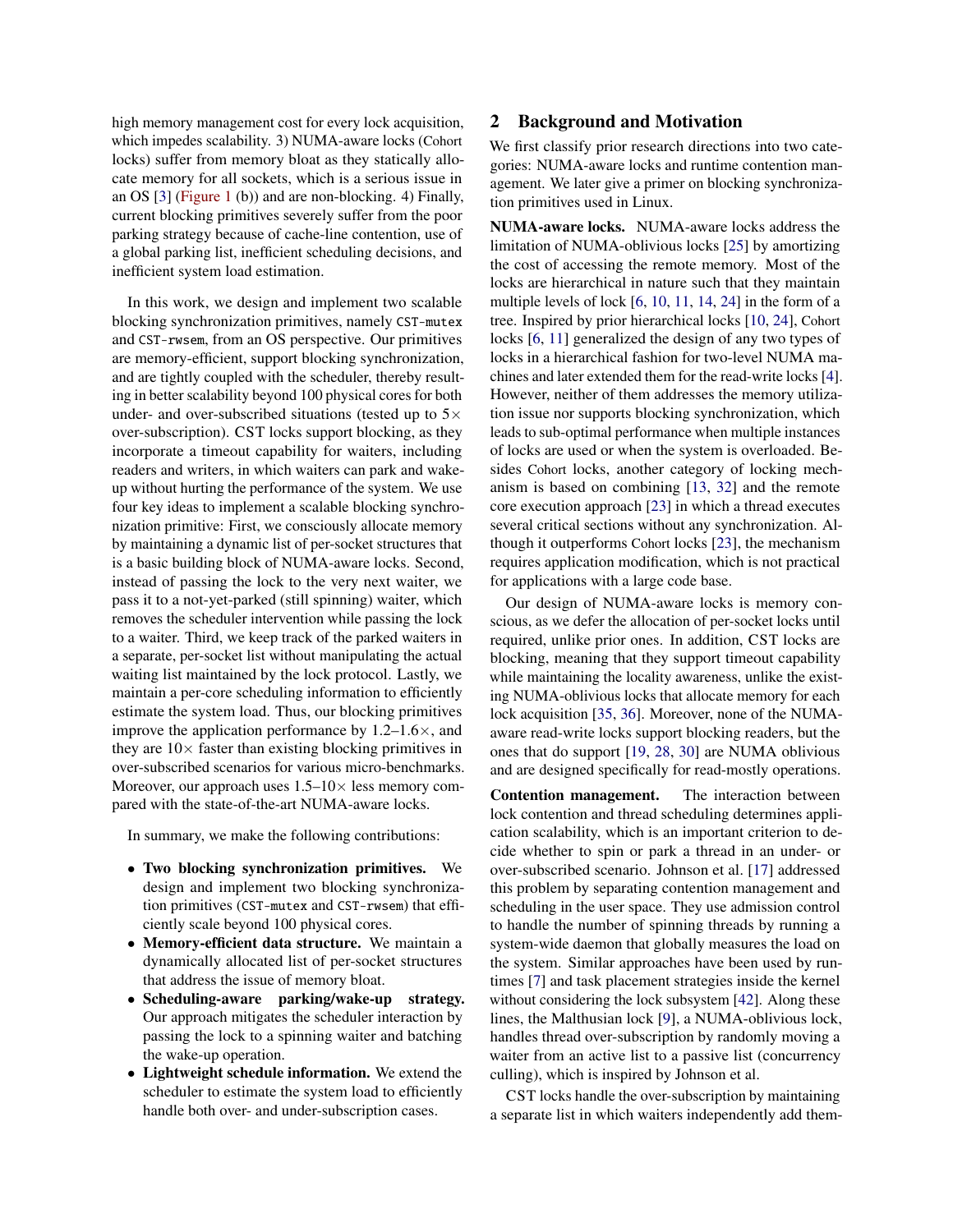selves to a separate list after timing out. Our approach is different from the Malthusian lock and does not lengthen the unlock phase because wake-up and parking strategies are independent. Moreover, CST locks adopt the idea of a separate parking list from existing synchronization primitives [\[28,](#page-11-24) [29\]](#page-11-29) or wait queues [\[38\]](#page-12-3), but remove the cache-line bouncing by maintaining a per-socket, separate parking list for both readers and writers.

Design of Linux's mutex and rwsem. Many OSes, including Linux, do not allow nested critical sections for any blocking locks. The current design of mutex is based on the TTAS lock, which is coupled with a global queuebased instance [\[22\]](#page-11-30) and a parking list per-lock instance. The algorithm works by first trying to atomically update the lock variable, called fast path; on failure, the mid-path phase (optimistic spinning) begins in which only a single waiter is queued up if there is no spinning waiter and optimistically spins until its schedule quota expires. If the waiter still does not acquire the lock, it goes to the slow-path phase in which it acquires a lock on the parking list (parking lock), adds itself, and schedules out after releasing the parking lock. During the unlock phase, the lock holder first resets the TTAS variable and wakes up a waiter from the parking list while holding the parking lock. Meanwhile, it is possible that either a new waiter can acquire the lock in the fast path or a spinning waiter in the mid path. Now, once a waiter is scheduled in, it again acquires the parking lock and tries to acquire the TTAS lock. If successful, it removes itself from the parking list and enters the critical section; otherwise, it schedules itself out again and sleeps until a lock holder wakes it up. The current algorithm is unfair because of the TTAS lock; even starves its waiters in the slow-path phase. Moreover, the algorithm also suffers from cache-line contention because of the TTAS lock and waiters maintenance, and even worse is the scheduling overhead in the slow-path phase and the unlock phase for parking and wake up.

The read-write semaphore is an extension of mutex, with a writer-preferred version. Both the write lock and the reader count are encoded in a word to decide readers, writer, and waiting readers. Moreover, rwsem maintains a single parking list in which both readers and writers are added. Thus, in addition to inheriting the issues of mutex, rwsem also suffers from reader starvation due to the writerpreferred version. Interestingly, developers found that the neutral algorithm suffers from scheduler overhead [\[20\]](#page-11-31), while the writer-preferred version mitigated this overhead and improved the performance by 50% [\[37\]](#page-11-32).

## 3 Challenges and Approaches

We present challenges and our approaches in designing practical synchronization primitives that can scale beyond 100 physical cores.

C1. NUMA awareness. A synchronization primitive

should scale under high contention even in NUMA machines. Although locks that are used in practice [\[18,](#page-11-14) [28,](#page-11-24) [29\]](#page-11-29) address cache-line contention by using queue-based locks [\[22\]](#page-11-30) for high contention, they do not address the cache-line bouncing (remote socket access) introduced in NUMA machines. The remote access is at least  $1.6\times$ slower than the local access within a socket, which is a deterrent to the scalability of an application.

Approach: To achieve scalability in NUMA machines, hierarchical locks (e.g., Cohort lock) are an apt choice. They mitigate the cache-line bouncing by passing a lock within a socket, which relaxes the strict fairness guarantee of FIFO locks for throughput.

C2. Memory-efficient data structures. Unfortunately, current hierarchical locks severely bloat the memory due to their large structure size (e.g., a Cohort lock requires  $1,600$  $1,600$  bytes in an eight-socket machine<sup>1</sup>), which they statically allocate for all sockets that may be unused. Memory bloat is a serious concern because it stresses the memory allocator and is alarming for synchronization primitives as they statically allocate the memory. For example, the size of the XFS inode structure increased by 4% after adding 16 bytes to the rwsem structure, which had an impact on the footprint and performance, as there can be millions of inodes cached on a system [\[8\]](#page-11-33). Thus, existing hierarchical locks are difficult to adopt in practice because they statically allocate per-socket structures during initialization.

Approach: A hierarchical lock should dynamically allocate per-socket structure only when it is being used to avoid the memory bloat problem and reduce the memory pressure on a system.

C3. Effective contention management for both overand under-subscribed scenarios. Designing synchronization primitives that perform equally well for both over- and under-subscribed situations is challenging. Nonblocking synchronization primitives, such as spinlocks including Cohort locks, work well when a system is underloaded. However, for an over-loaded system, they perform poorly because spinning waiters and a lock holder contend each other, which deters the progress. On the other hand, blocking synchronization primitives such as mutex and rwsem are designed to handle an over-loaded system. Instead of spinning, waiting threads sleep until a lock holder wakes one up upon lock release. However, this procedure imposes the overhead of waking up in every unlock operation, which increases the length of the critical section. Also, frequent sleep and wake-up operations impose additional overhead on the scheduler, which can result in scalability collapse, especially when multiple lock instances are involved. To mitigate this issue, many blocking synchronization primitives [\[18,](#page-11-14) [28,](#page-11-24) [29\]](#page-11-29) employ

<span id="page-2-0"></span><sup>&</sup>lt;sup>1</sup>64-byte cache line size  $\times$  (3 cache lines for the socket lock  $\times$  8 sockets + 1 cache line for the top lock).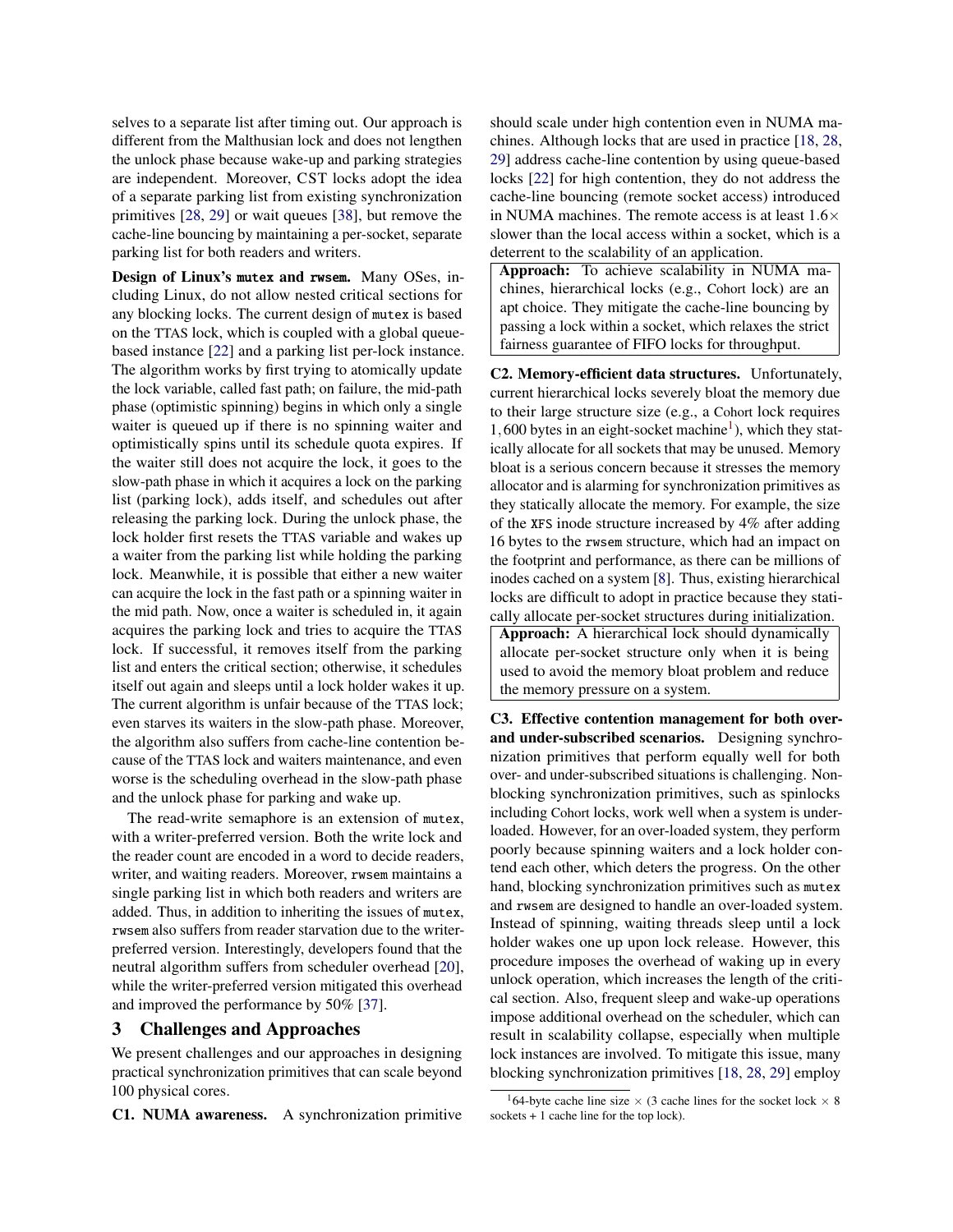the *spin-then-park* strategy: a waiter spins for a while, and then parks itself out. Unfortunately, this approach is agnostic of system-wide contention, which leads to suboptimal performance when multiple locks are contending. Ryan et al. [\[17\]](#page-11-26) addressed the problem by designing a system-wide load controller, but its centralized design has memory hot spots for its control variables (e.g., the number of ever-slept threads) to decide whether a thread should sleep or spin.

Approach: To work equally well in both over- and under-loaded cases, we must address the system-wide load that allows waiters to optimistically spin in underloaded cases and park themselves out in over-loaded cases. In addition, such a decision should be taken in a distributed way to keep the contention management from becoming a scalability bottleneck.

C4. Scalable parking and wake-up strategy. To implement an efficient blocking synchronization primitive, the most important aspects are how and when to park (schedule out) and wake up waiters with minimal overhead. The current approach [\[28,](#page-11-24) [29\]](#page-11-29) maintains a global parking list to keep track of parked waiters and a lock holder wakes one of the parked waiters at the unlock operation. However, this design has several drawbacks: The frequent updating of a global parking list becomes a single point of contention in an over-loaded system, which leads to severe performance degradation because a lock holder has to wake up each sleeping waiter during the unlock phase, which adds extra pressure on the scheduler subsystem and lengthens the critical section: the cost of waking up varies from 2,000–8,000 cycles in the kernel-space or from 5,000–50,000 cycles in the userspace (futex() overhead). Thus, according to Amdahl's Law, an increased sequential part can significantly affect the scalability, especially in a large multi-core machine.

Approach: Instead of waking up the very next waiter, a lock holder passes the lock to a non-sleeping waiter, if any. Thus, this approach not only avoids waking up other threads under high contention, but also minimizes the access of the parking list and scheduler interactions. Furthermore, we maintain a per-socket parking list to remove costly cache-line bouncing among NUMA domains for accessing the parking list.

#### 4 Design Principles

We present two scalable NUMA-aware blocking synchronization primitives, a mutex (CST-mutex) and a read-write semaphore (CST-rwsem), that can scale beyond 100 physical cores. At a high level, our lock is a two-level NUMAaware lock, where a global lock is an MCS lock [\[25\]](#page-11-18) and a per-socket local lock is a K42 lock [\[15\]](#page-11-34) (see [Figure 2\)](#page-3-0). While the first level localizes the cache-line contention within a socket, the second one mitigates the cache-line bouncing among sockets. To enter a critical section, a

<span id="page-3-0"></span>

Figure 2: A CST-mutex is active on sockets: 1, 2, and 3. Currently, socket 1 is being served. T1 now holds the lock (L); T3 is spinning for its turn (UW: unparked waiting); T2, T4, and T5 are sleeping (PW: parked waiting) until a lock holder wakes them up. A lock holder, T1, will pass the lock to T3, which is spinning, skipping the sleeping T2, to minimize the overhead of wake-up.

thread first acquires the per-socket local lock and then the global lock. During the release phase, it first releases the global lock followed by the local lock. To mitigate memory bloating, we dynamically allocate the per-socket structure (snode) when a thread first tries to acquire the lock on a specific NUMA domain, and maintain it until the life-cycle of the lock. Each snode maintains a perthread qnode in two lists: waiting\_list—a K42-style list of waiters and parking\_list—a list of parked (or sleeping) waiters. To acquire the lock, a thread first appends its qnode to the waiting\_list of the corresponding snode in a UW (unparked waiting or spinning) status (T3 in [Fig](#page-3-0)[ure 2\)](#page-3-0) and spins until its schedule quota is over. On timing out, T3 parks itself by changing its status to PW (parked waiting) and adds itself to the parking\_list (T2). A lock holder (T1) that acquires its local and the global lock, passes the lock in the same NUMA domain by traversing the waiting\_list during the release phase. It skips the parked waiter (T2) and passes the lock to an active waiter (T3). If there is no active waiter, the lock holder wakes up parked waiters in the same or other NUMA nodes to pass the lock. Our rwsem additionally maintains a separate reader parking list, besides writer parking list, to handle the over-subscription of the readers.

We explain our design principles on efficient memory usage (C1 and C2 in  $\S 4.1$ ) and parking/wake-up strategy (C3 and C4 in [§4.2\)](#page-4-0). We later show how to apply our approaches to design blocking synchronization primitives: CST-mutex  $(\S 5.1)$  and CST-rwsem  $(\S 5.2)$ .

#### <span id="page-3-1"></span>4.1 Memory-efficient NUMA-aware Lock

Unlike other hierarchical locks that statically allocate per-NUMA structures for all sockets during the initialization, CST defers the snode allocation until the moment it is accessed first. The allocated snodes are active until the lock is destroyed. Our dynamic allocation of snode is especially beneficial in two cases: 1) when the number of objects is unbounded, such as inode and mm\_struct in Linux kernel, $^2$  $^2$  and 2) when threads are restricted to access

<span id="page-3-2"></span> $2$ The static allocation of all snodes increases the inode structure size by  $3.8\times$  and mm\_struct size by  $2.6\times$  in an eight-socket machine.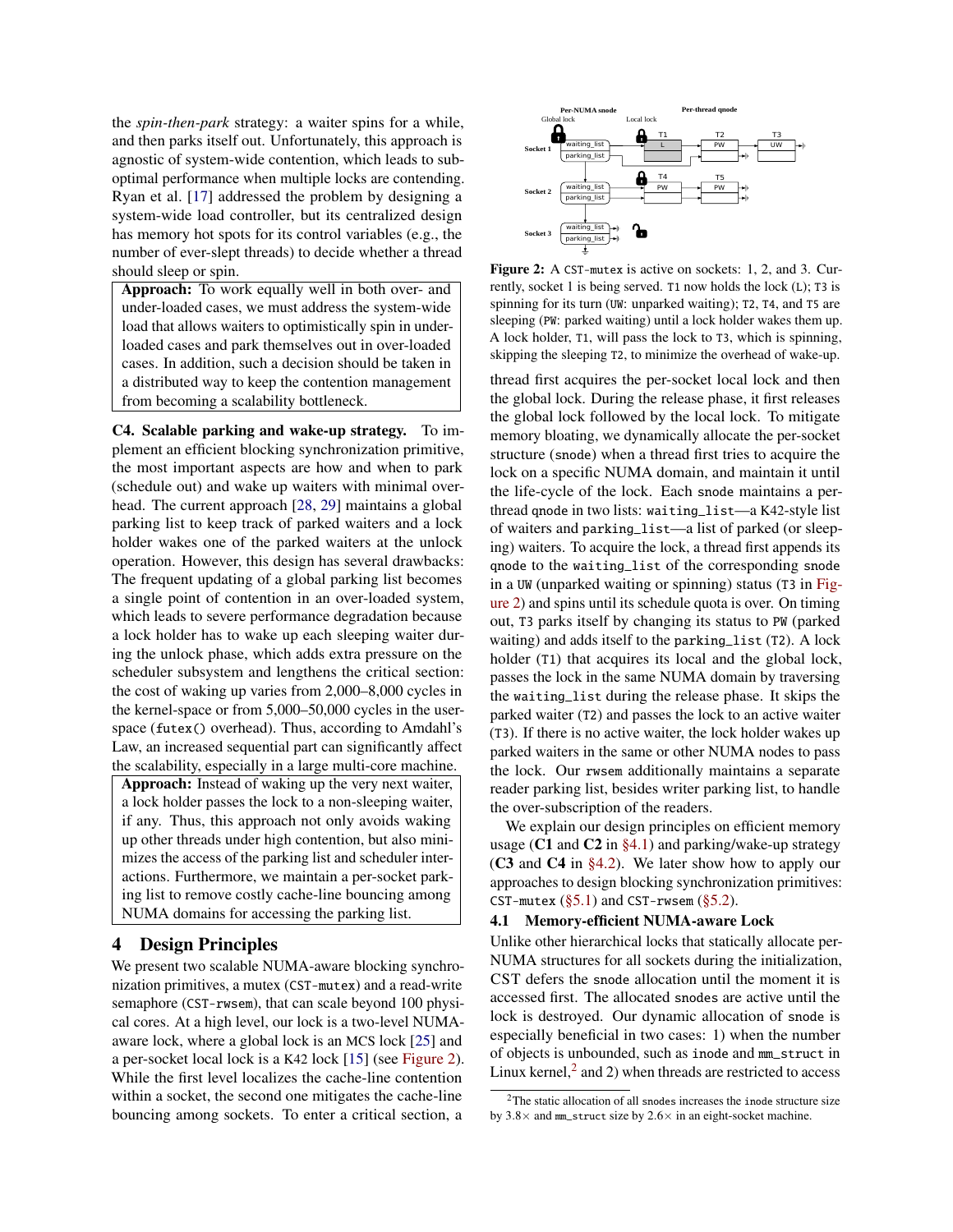<span id="page-4-1"></span>

Figure 3: Figure (a) shows the passing of a lock to a spinning waiter inside a per-socket structure (snode). (i) T1 is the current lock holder, and T2 and T3 are in the waiting\_list, and qtail points to the qnode of T3. (ii) T2 times out, successfully CASes its state from UW to PW, and adds itself to the parking\_list. (iii) T1 exits the critical section. It tries to pass the lock to T2, but fails to CAS the state of T2 from UW to L. T1 goes to T3 via next pointer of T2, successfully CASes the state of T3 from UW to L, and leaves the unlock phase. Figure (b) shows the passing of the lock to a parked waiter in the parking\_list. (i) T3 (lock holder) is in the unlock phase. It finds that waiting\_list is empty as T2 is in the parking\_list. T3 successfully CASes qtail to NULL. (ii) Now, T3 checks for parked waiters in parking\_list, finds T2, and updates the state of T2 from PW to R. (iii) Since stail is NULL and there are no prior waiters, T2 sets its state to L and acquires the local lock, and later goes to acquire the global lock. Figure (c) illustrates the passing of the lock to a parked waiter at the end of the waiting\_list. (i) On exiting the critical section, T2 fails to CAS the state of T3 to L, since it is parked. (ii) T2 then explicitly SWAPs the state of T3 to L and wakes it up. T3 now holds the local lock and goes to acquire the global lock.

a subset of sockets such as running a multi-core virtual machine on a subset of sockets in a cloud environment.

For every lock operation, we first check whether a corresponding snode is present, and then get the snode to acquire the local lock. To efficiently determine whether an snode is present, a lock maintains a global bit vector in which each bit denotes the presence of a particular snode. Hence, each thread relies on the bit vector for determining the presence of an snode. We use CAS to atomically update the bit vector, but the number of CAS operations is bounded to the number of sockets in a system during the lifetime of a lock. A lock maintains allocated snodes in snode\_list, which is traversed by a thread to find the corresponding snode. We separate the snode into two cache lines, almost-read-only for snode traversal and read-write for the local lock operation, which prevents snode traversal from incurring cache-line bouncing among sockets.

## <span id="page-4-0"></span>4.2 Scheduling-aware Parking/Wake-up Strategy

As discussed in the previous section, the most widely used *spin-then-park* policy fails to address the issue of scalability in NUMA machines. It works by maintaining a single, global parking list to account for the sleeping waiters, and wakes one or some waiters to pass the lock at the time of release. Hence, this approach is not scalable because it incurs contention on the parking list and suffers from scheduler interaction as it passes the lock to a potentially sleeping waiter in an over-subscribed condition.

To address these issues, the CST lock uses two key ideas: it maintains a per-socket parking\_list, which minimizes costly cross-socket cache-line bouncing and passes the lock to a spinning waiter, whose time quota is not over yet, to minimize costly wake-up operations. We wake up a set of skipped sleeping waiters in bulk when there are no active waiters in the serving snode or pass the global lock to the other waiting snode. Thus, by relaxing the strict FIFO guarantee, we mitigate the lock-waiter preemption problem.

#### 4.2.1 Low-contending List Management

In a CST lock, each snode maintains the K42-style waiting list that comprises its own tail pointer: qtail. For parked waiters, the snode also maintains a per-socket parking\_list to account for the parked waiters, which avoids the costly cache-line bouncing while manipulating the parking\_list. For a rwsem, we maintain a separate readers and writers parking\_list, which simplifies the list processing in the unlock phase, as the lock holder can pass the lock to all parked readers or to one of the writers. Moreover, this approach enables a distributed parallel waking of readers at a socket level, which can improve the throughput of readers in an over-subscribed scenario (refer [§5.2\)](#page-7-0).

#### 4.2.2 Scheduling-aware Parking/wake-up Decision

For a blocking synchronization primitive, the most important question is how to efficiently pass the lock or wake up a waiter, while maintaining an on-par performance in both the under- and over-subscribed cases. For the scalable parking/wake-up decision, we remove costly scheduler operations (i.e., wake-up) from the common, critical path and employ a distributed parking decision while considering the load on a system. We discuss three key ideas to address the problem of 1) whom to pass the lock to, 2) when to park oneself, and 3) how to take the parking decisions for blocking synchronization primitives.

Passing lock to an active spinning waiter. In queuebased locks (e.g., MCS, K42, and CLH), the successor of a lock holder always acquires the lock, which guarantees complete fairness, but, unfortunately, causes severe perfor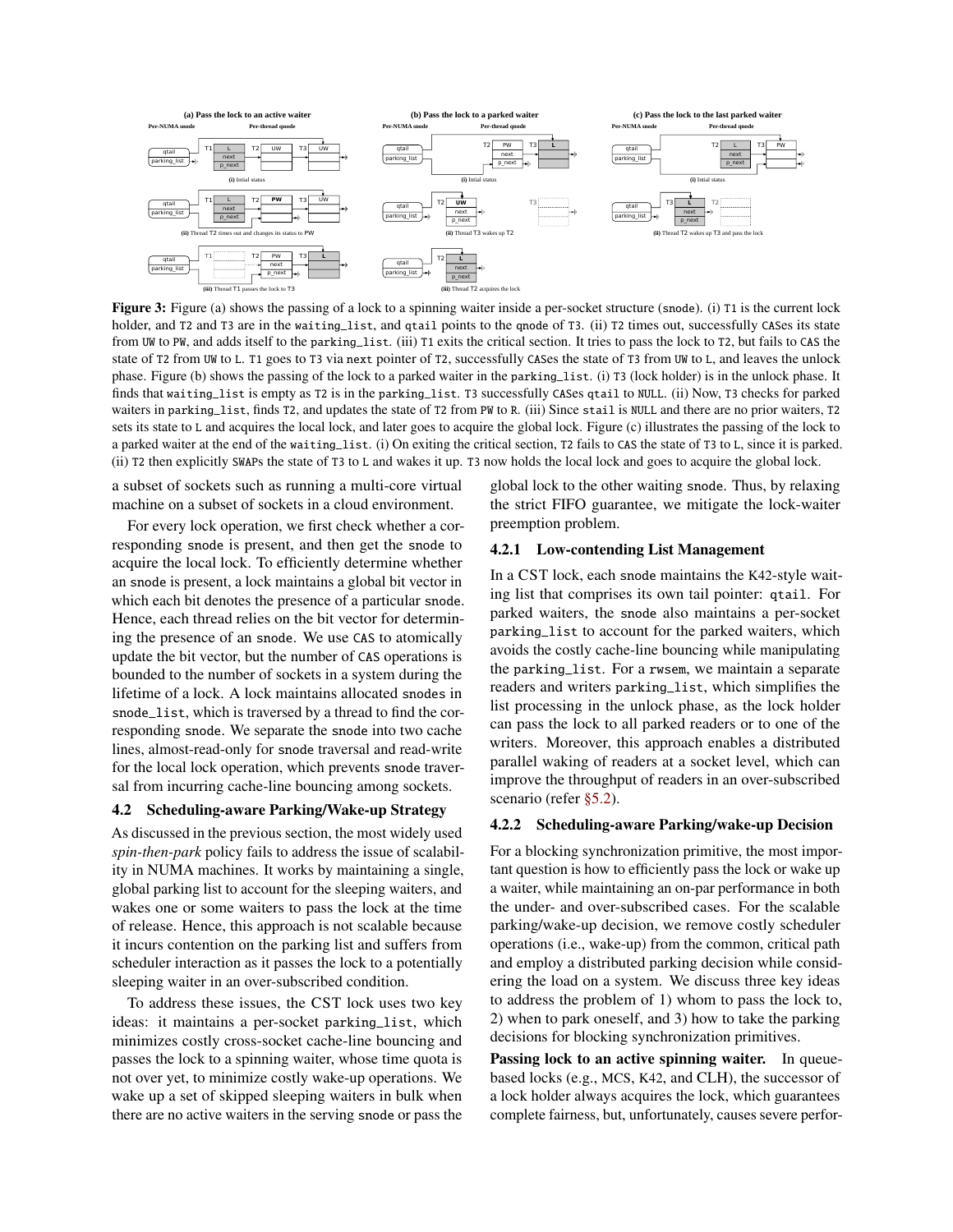mance degradation in an over-subscribed system, as this invariant stresses the scheduler to always issue a call to wake up the parked waiter. To mitigate this issue, we modify the invariant of a succeeding lock holder from the next waiter to a nearest *active* waiter, which is still spinning for the lock acquisition. Hence, the waiting\_list comprises both active and parked waiters in its queue, and the parked waiters are added to a separate list: parking\_list. [Figure 3](#page-4-1) (a) illustrates this scenario, where T1 passes the lock to T3 instead of T2, since T2 is parked. Later, parked waiters are woken up in batches up to the number of physical cores in a socket once there is no active waiter in the waiting\_list. When a parked waiter is woken up, it generally re-queues itself back at the end of the waiting\_list, and again actively spins for the lock. This approach is effective because we can avoid scheduler intervention under high contention by passing the lock to an active waiter. In addition, a batched wake-up strategy amortizes the cost of the wake-up phase.

Scheduling-aware spinning. Current hierarchical locks [\[4,](#page-11-5) [6,](#page-11-19) [11\]](#page-11-6) do not consider the amount of time a waiter should spin before parking itself out. Thus, in an over-loaded system, waiting threads and a lock holder will contend with each other, which deters the system progress. Instead, in CST locks, waiting threads park themselves as soon as their time quota is about to cease. To check the quota, we rely on the scheduler and its APIs for this information. Specifically in the Linux kernel, the scheduler exposes need\_resched() to know whether the task should run, and preemption APIs (preempt\_disable() / preempt\_enable()) to explicitly disable or enable the task preemption. These APIs work with both preemptive and non-preemptive kernels. Limiting the duration of spinning up to the time quota proposed by the scheduler has several advantages: 1) It guarantees the forward progress of the system in an over-loaded system by allowing the current lock holder to do useful work while mitigating its preemption. 2) It allows other tasks to do some useful work rather than wasting the CPU cycles. 3) By only spinning for the specified duration, the primitive respects the fair scheduling decision of the scheduler.

Scheduling-aware parking. The current blocking synchronization primitives [\[28,](#page-11-24) [29\]](#page-11-29) do not efficiently account for the system load; thus, they naively park waiters even in under-loaded scenarios. Hence, a naive use of the spinthen-park approach results in scheduler intervention, as the waiters park themselves as soon as their time quota ceases, and the lock holder has to do an extra operation of waking them up, which severely degrades the performance of the system in an under-loaded scenario [\[27\]](#page-11-4). Also, previous research [\[17\]](#page-11-26) has shown that estimating system load is critical to the spin-then-park approach because it not only removes the scheduler interaction from

the parking phase, but also improves the latency of the lock/unlock phase.

We gauge the system load by peeking at the number of running tasks on a CPU (i.e., the length of scheduling run queue for a CPU). Checking the number of running tasks is almost free because a modern OS kernel, including Linux, has a per-CPU scheduler queue, which already maintains an up-to-date per-CPU active task information. On the other hand, maintaining system-wide, central information, like the approach used by Johnson et al. [\[17\]](#page-11-26), is costly because the cost of collecting the total number of active tasks increases with increasing core count, which may not catch the load imbalance due to the new incoming tasks or the rescheduling of periodic tasks.

#### 5 Scalable Blocking Synchronizations

We now discuss the design and implementation of the two types of NUMA-aware blocking synchronization primitives (mutex and rwsem) using our design decisions. We first present the design of mutex (CST-mutex) along with the parking strategy and later extend it to rwsem (CST-rwsem). [Figure 4](#page-6-0) presents their pseudo-code.

#### <span id="page-5-0"></span>5.1 Mutex (CST-mutex)

CST-mutex is a two-level hierarchical lock, which is extended to support blocking behavior by adding several design choices, such as scheduling-awareness, efficient spinning and parking strategy, and passing of the lock to the spinning waiter. The global lock employs an MCS lock, whereas the local lock is a K42 lock [\[15\]](#page-11-34), a variant of the MCS lock. We choose the K42 lock because it does not require an extra argument in the function call as it maintains a qnode structure on the stack, but we can use any queue-based lock for the local lock. The top level lock maintains a dynamically allocated per-socket structure (snode) to keep track of the global lock and local lock information such as its waiting\_list and the next waiter (for the K42 lock), and also parking\_list information for the parked waiters. The MCS lock protocol has two status values: waiting (lock waiter) and locked state (lock holder). To support the blocking behavior, we keep the locked state (denoted as L) intact and extend the waiting state to the spinning/unparked (UW) and parked (PW) state. We also introduce a special state, called re-queue (R), that notifies the waiter to re-acquire the local lock.

Extended Cohort lock/unlock protocol. A thread starts by trying to acquire a local lock inside a socket. If there are no predecessors during the lock acquisition, it acquires the global lock, thereby becoming the lock holder, and enters the critical section (CS). The other threads that do not acquire the local lock are the local waiters, and the ones waiting for the global lock are the socket leaders. They wait for their respective predecessor to pass the lock. In the release phase, the lock holder locally tries to pass the lock to a successor. Thus, on success, the successor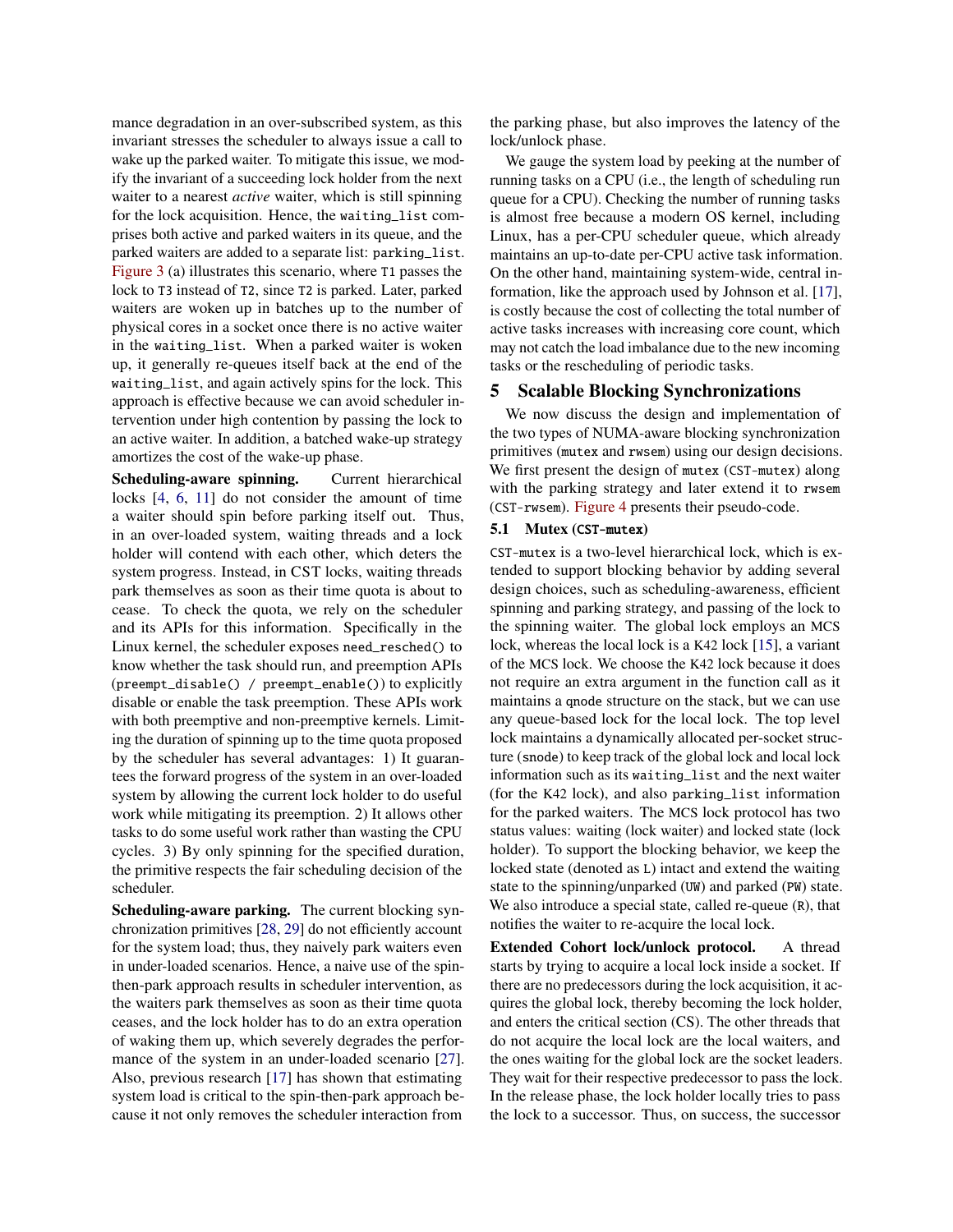<span id="page-6-0"></span>

**Figure 4:** Pseudo-code of CST-mutex (lines  $1 - 74$ ), CST-rwsem (lines  $108 - 148$  $108 - 148$ ), and their parking/wake up (lines  $75 - 106$  $75 - 106$ ). We use three atomic instructions: CAS(addr,new,old) atomically updates the value at addr to new and returns True if the value at addr is old. Otherwise, it returns False without updating addr. SWAP(addr,val) atomically writes val to addr and returns the old value at addr. FAA(addr, val) atomically increases the value at addr by val.

does not acquire the global lock and immediately enters the critical section. To prevent starvation, a lock holder later passes the global lock to a globally waiting successor (socket leader) after a bounded number of local acquisitions. We now describe the CST-mutex protocol in detail, which is an extension of the aforementioned steps.

*Acquire local lock:* A thread T starts by first finding (or adding if not present) its snode (line [2\)](#page-6-0). Unlike the Cohort lock protocol, T tries to acquire the local lock (line [4\)](#page-6-0) in an infinite for loop because it may restart the protocol after being parked. In the local lock phase, T initializes its qnode (line [10\)](#page-6-0) and then SWAPs the qtail of snode with qnode. It then acquires the global lock when no

waiters are present. Otherwise, T spins on its status, which changes to either the L or R state (line [17\)](#page-6-0). While waiting, T initiates the parking protocol (lines  $75 - 86$ ) on timing out, where it tries to CAS the status of qnode from UW to PW. T returns back on failure; otherwise, it adds itself to the parking\_list and schedules out. Later, when a lock holder wakes it up, it resumes (line [83\)](#page-6-0) and either acquires the local lock or restarts the protocol, depending on its updated status. If T has L status after being woken up, it goes on to acquire the global lock as the previous lock holder releases the global lock before waking up sleeping waiters. To mitigate cache-line bouncing, T checks for the global lock flag (line [5\)](#page-6-0). If not set, T already holds the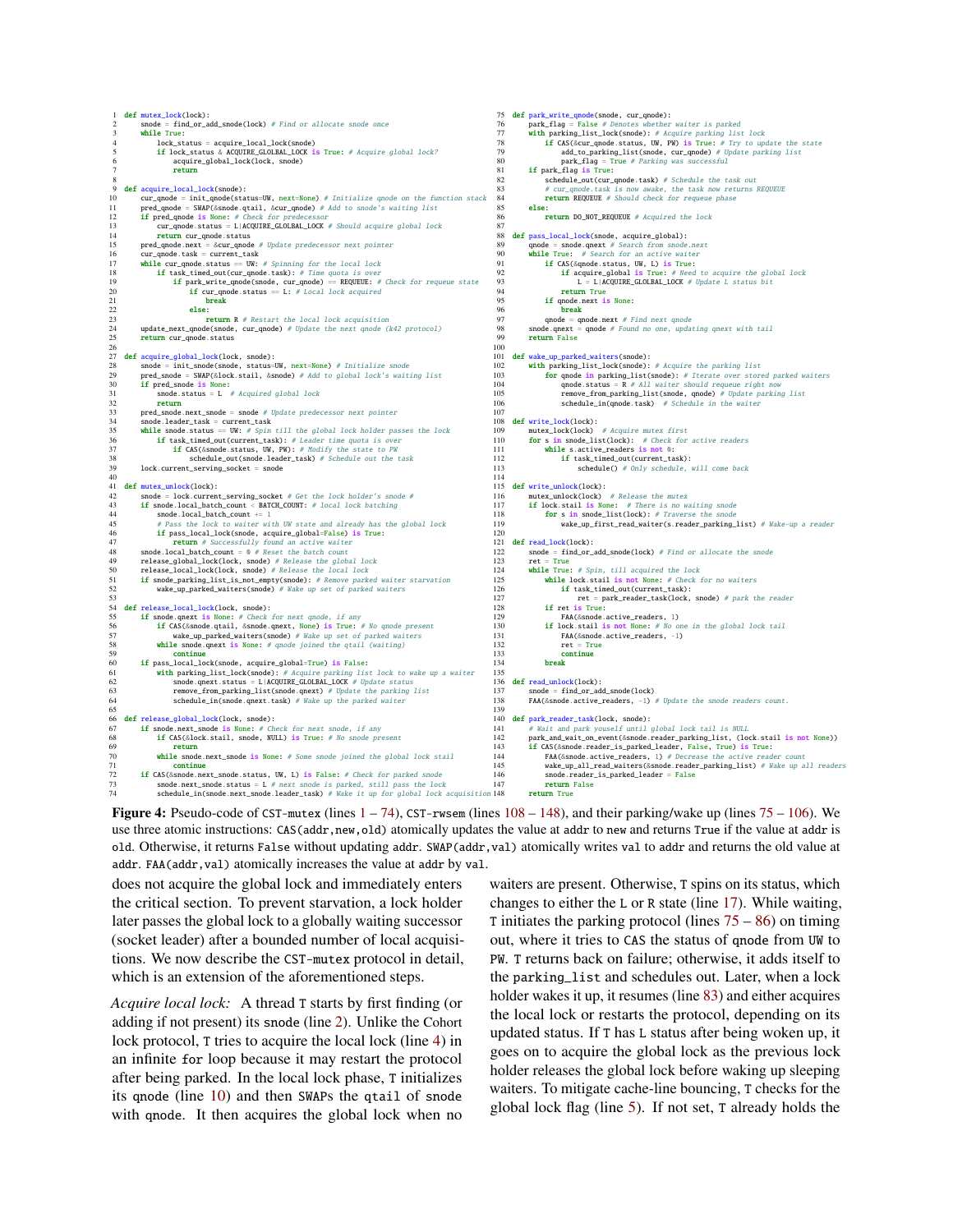global lock, or else it goes to acquire it.

*Acquire global lock:* T initializes its snode (line [28\)](#page-6-0) and adds itself to the waiting\_list (line [29\)](#page-6-0). It then acquires the global lock if there is no waiter (line [31\)](#page-6-0), or waits until its predecessor snode passes the lock (line [35\)](#page-6-0). On timing out, while spinning (line [35\)](#page-6-0), T CASes status of snode from UW to PW and schedules out (line [38\)](#page-6-0); otherwise, it acquires the lock as the predecessor passed the lock. Note that even after being woken up, T always acquires the global lock without re-queueing itself.

*Release local lock:* T gets the current snode (line [42\)](#page-6-0) and tries to locally pass the lock if it is within the batching threshold (line [43\)](#page-6-0). To locally pass the lock, T first tries to CAS the status of its successor from UW to L. On success, the unlock phase is over; otherwise, it traverses the waiting\_list to find an actively running waiter (lines [88](#page-6-0) – [99\)](#page-6-0). [Figure 3](#page-4-1) (a) illustrates this scenario, where T1 ends up passing the lock to T3 since T2 has PW state. Note that if all waiters are parked, (line [99\)](#page-6-0), T releases the global lock (line [49\)](#page-6-0) and then the local lock (line [50\)](#page-6-0). T can also initiate both release phases when an snode exceeds the batching threshold. In the local unlock phase, T finds the snode qnext pointer to pass the lock. If qnext is NULL, T updates the qtail of snode with NULL (line [68\)](#page-6-0) and wakes up waiters in the parking list to the R state to re-queue them back to the waiting\_list (line  $101$ ). [Figure 3](#page-4-1) (b) illustrates the scenario, where T3 is the last one in the waiting\_list. In the release phase, after resetting qtail to NULL, T3 wakes up parked T2 after updating its status from PW to UW. If there are waiters (lines  $60 - 64$  $60 - 64$ ), then T again tries to pass the lock to a spinning waiter in the waiting\_list (line [88\)](#page-6-0). If successful, a waiter acquires the local lock and then goes for the global lock since T has already released that one. If all, including the last waiter, are parked (lines  $60-64$ ), T passes the local lock to the last waiter and wakes it up because T cannot reset the qtail pointer, as there maybe some parked waiters; hence, passing the lock to the last waiter is mandatory. [Figure 3](#page-4-1) (c) shows this scenario in which T2 is about to release the local lock and finds that T3 is the last one and has PW status. T2 has to wake up T3 with an L state (not R), so that T3 can maintain the K42/MCS lock protocol.

*Release global lock:* The protocol differs from the MCS protocol for passing the lock. For an existing snode successor, thread T tries to CASes the status of its succeeding snode from UW to L. If successful, the lock is passed; otherwise, T explicitly updates the status to L and wakes up the succeeding socket leader (lines  $72 - 74$  $72 - 74$ ).

## <span id="page-7-0"></span>5.2 Read-write Semaphore (CST-rwsem)

CST-rwsem is a writer-preferred version of the Cohort readwrite lock [\[4\]](#page-11-5) (CST-rwsem) with two extensions: 1) application of our parking strategy to the readers and 2) our own version of the mutex algorithm [\(§5.1\)](#page-5-0). It relaxes

the condition of acquiring the CS by multiple threads in a *read mode*. Hence, it maintains an active reader count (active\_readers) on *each* snode to localize the contention on each socket at the cost of increasing the latency for the writers. We further extend the snode to support the parking of readers by maintaining a separate parking list for them, which allows readers to separately park themselves without intervening with the writers.

*Write lock:* Thread T first acquires the CST-mutex (line [109\)](#page-6-0). Then T traverses all snodes to check whether the value of active\_readers is zero (line [111\)](#page-6-0). Due to our writer-preferred algorithm, T blocks new readers from entering the CS because they can only proceed if there is no writer. Once the writer has acquired the mutex lock, it does not park itself, as this is a writer-preferred algorithm and the writer will soon enter the CS (lines  $110 - 113$  $110 - 113$ ).

*Read lock:* T first finds its snode (line [122\)](#page-6-0) and waits until there are no writers (line [125\)](#page-6-0). On timing out, while waiting, T adds itself to the parking\_list and schedules itself out until there are no writers (line [142\)](#page-6-0). The last writer wakes up the first reader in the parking\_list, which wakes up remaining sleeping waiters in its own socket. Lines [143](#page-6-0) – [146](#page-6-0) present the waking up of the parked reader and subsequent readers.

*Write unlock:* T first releases the writer lock (line [116\)](#page-6-0). If there are no writers (line  $117$ ), then T checks for any sleeping waiters across all snodes. If there are any, it wakes up the only very first waiter, which will subsequently wake up remaining waiters to acquire the read lock (line [119\)](#page-6-0). This approach has two advantages: 1) it ensures distributed, parallel wake-up of the readers, and 2) it does not lengthen the writer unlock phase along with the least number of remote memory accesses.

*Read unlock:* Thread T searches for its snode from the list of existing sockets and atomically decreases the active\_readers count by 1. T does not have to wake up any writer because our approach does not park the writer thread, which is going to be the next lock holder.

#### 6 Implementation

We implemented CST locks on the Linux kernel v4.6 and v4.7. We also provide a destructor API to reclaim the snode memory while destroying a data structure (e.g., destroy\_inode for inode). For our evaluation, we modified the inode structure to use our CST-rwsem in v4.7 and CST-mutex in v4.6 since mutex was replaced with rwsem from v4.7 [\[40\]](#page-12-4). We also modified the virtual memory subsystem (mmap\_sem) that manipulates the virtual memory area of a process. We modified 650 and five calls for mmap\_sem and inode, respectively. In total, our lock implementation comprises 1,100 lines of code and can substitute most of the lock instances in Linux.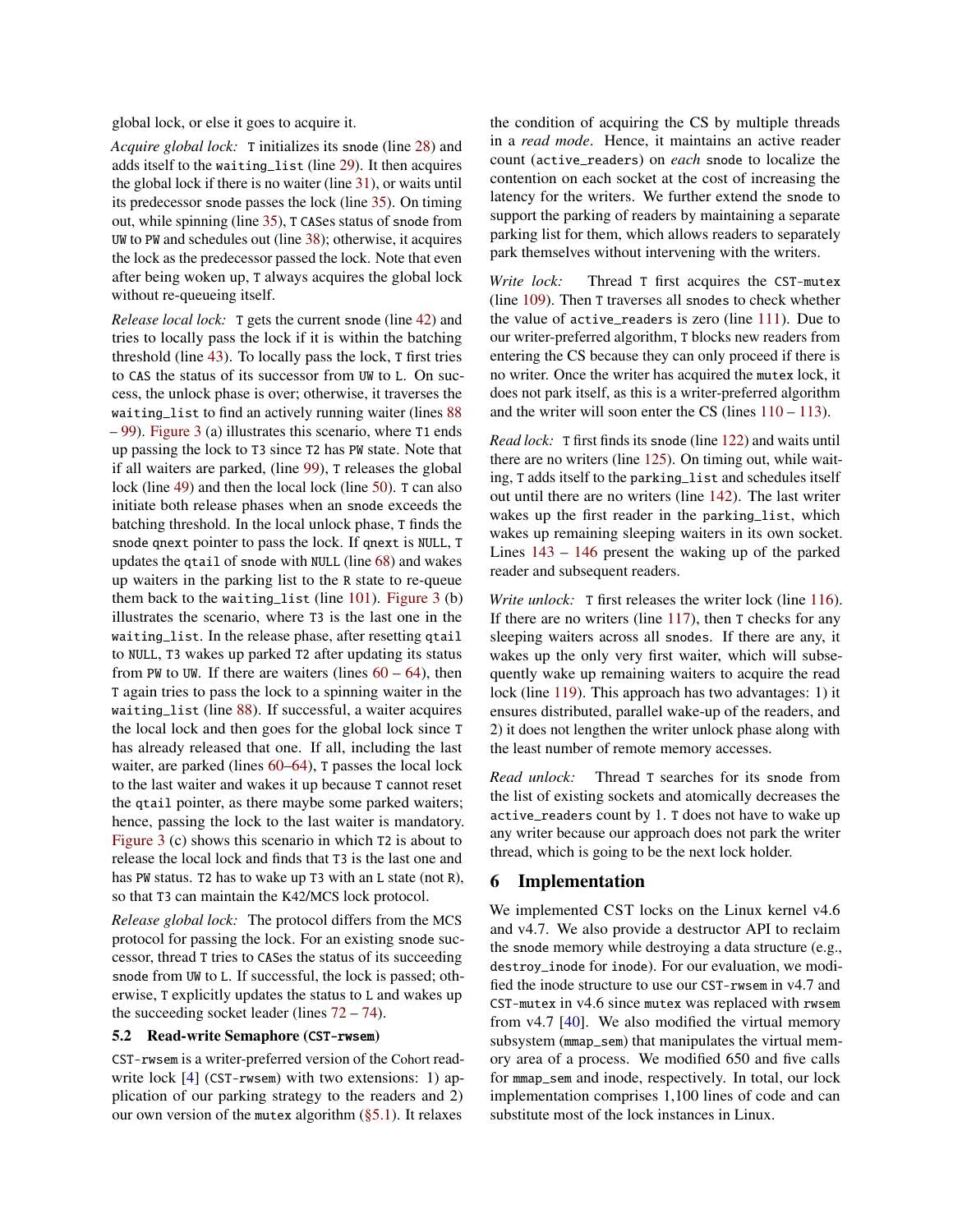<span id="page-8-2"></span>

Figure 5: Impact of synchronization primitives on the scalability and memory utilization for three applications: (a) Histogram, (b) Metis, and (c) Psearchy with Linux's native rwsem (Vanilla), Cohort read-write lock, and CST-rwsem.

# 7 Evaluation

We evaluate the impact of CST locks by answering the following questions:

- How do locks affect the scalability and memory utilization of real-world applications? [\(§7.1\)](#page-8-0)
- What is the impact of locks on operations provided by the OS in various scenarios? [\(§7.2\)](#page-8-1)
- How does each design aspect help improve the performance? [\(§7.3,](#page-9-0) [§7.4\)](#page-10-0)

Evaluation setup. We evaluate CST locks on three workloads [\[1,](#page-11-35) [33\]](#page-11-36) in an under-subscribed scenario, three micro-benchmarks from FXMARK [\[27\]](#page-11-4) that stress various file system components and the kernel memory allocator. Finally, we breakdown the performance implication of each design aspect using a hash table micro-benchmark. We evaluate on an eight-socket, 120-core machine with Intel Xeon E7-8870 v2 processors.

## <span id="page-8-0"></span>7.1 Application Benchmarks

We evaluate the scalability of CST-rwsem on three applications, namely Histogram [\[33\]](#page-11-36), Metis [\[1\]](#page-11-35), and Psearchy [\[1\]](#page-11-35), that scale with increasing core count and stress the memory subsystem of the Linux kernel at varying levels. We compare our lock with the Linux's rwsem and an in-kernel port of Cohort locks [\[14\]](#page-11-20). For each benchmark results, we use *Vanilla* for the native Linux's rwsem, *Cohort* for the read-write Cohort lock, and CST for the CST-rwsem lock. Histogram is a MapReduce application, which is pagefault intensive. It mmaps an 11 GB file at the beginning and keeps reading this file while each thread performs a simple computation. [Figure 5](#page-8-2) (a) shows that NUMAaware Cohort and CST locks outperform the native implementation after 60 cores. They scale better because both locks localize the number of active readers within a socket, thereby having almost negligible contention across the sockets. Moreover, both locks have 2% idle time because the Cohort lock is non-blocking by design and the CST-rwsem effectively behaves as a non-blocking lock. On the other hand, the vanilla version is idle 10.5% of the time because of its ineffective parking strategy even in the under-subscribed situation. In summary, both locks outperform the native rwsem by  $1.2 \times$  at 120 cores.

Metis is a mix of page-fault and mmap operation workload. It runs a worker thread on each core and mmaps 12 GB of anonymous memory for generating tables for map, reduce, and merge phases. [Figure 5](#page-8-2) (b) shows that both Cohort and CST locks outperform the original version by  $1.6\times$  as soon as the frequency of the write operation increases. Since the Cohort lock is non-blocking, it does not sleep, whereas the CST lock efficiently handles the under-subscribed case by not parking the threads, resulting in only 0.5% of idle time. Moreover, both locks batch readers, which improves the throughput of the workload. On the other hand, the original rwsem has 39% of the idle time because of its naive parking strategy and is 1.6× slower than the others at 120 cores.

Psearchy is a parallel version of searchy that does text indexing. It is mmap intensive, which stresses the memory subsystem with multiple userspace threads. It does around 96,000 small and large mmap/munmap operations from 96,000 files with multiple threads, which taxes the writer side of the rwsem in the memory subsystem as well as the allocation of the inodes for those files in the virtual file system layer. [Figure 5](#page-8-2) (c) shows that CST-rwsem outperform both the Cohort and native locks by  $1.4\times$  at 120 cores. Cohort locks suffer from the static allocation because the kernel has to allocate 96,000 inodes for reading files into a per-core hash table of Psearchy, which not only stresses the memory allocator with large objects, but also suffers from ineffective scheduling because of the involvement of multiple instances of locks. Like prior workloads, the native lock suffers from the scheduler intervention after 45 cores, as it spends up 54.4% being idle, whereas the CST-rwsem is only idle for 11.4% of the time.

Summary. [Figure 5](#page-8-2) shows the impact of scheduler intervention with increasing contention between readers and writers. With our efficient spinning strategy that checks its local load, CST locks have the same benefit as Cohort locks in the case of a highly contended but under-subscribed system. While Cohort locks improve the scalability of applications in highly contended and undersubscribed scenario, they hamper the scalability of applications that allocate multiple instances of locks [\(Figure 5](#page-8-2) (c)). Unlike Cohort locks, CST locks consciously allocate memory with increasing *socket* count, which saves up to  $10\times$  of memory for each workload on a single socket, and  $1.5 - 9.1 \times$  at 120 cores. Thus, CST locks show that dynamic allocation is beneficial to real applications, while mitigating the memory bloat issue and maintaining an on-par performance.

#### <span id="page-8-1"></span>7.2 Over- And Under-subscribed Cases

We compare the performance of CST locks with the kernel and Cohort locks in both an over- and under-subscribed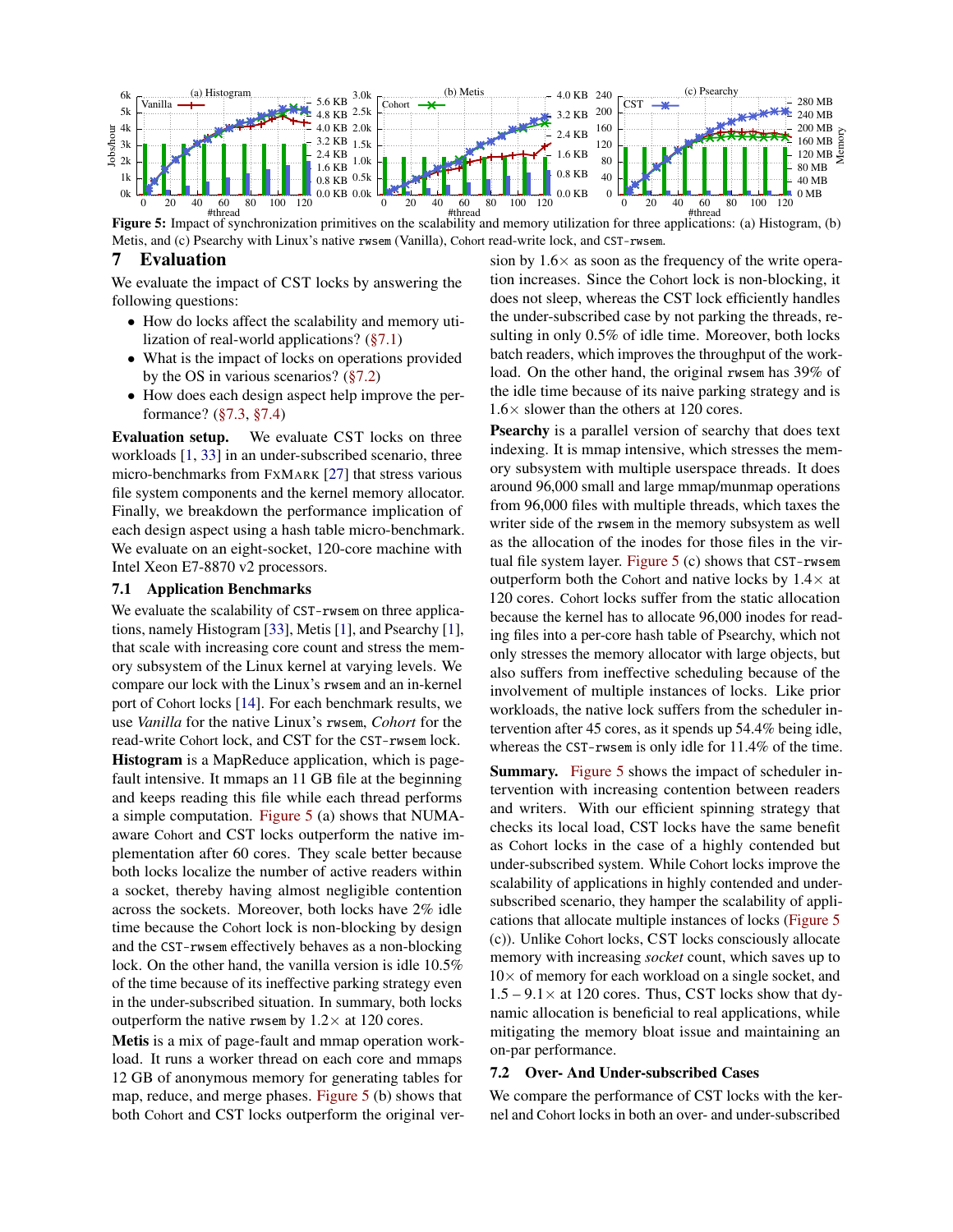<span id="page-9-1"></span>

Figure 6: Impact of synchronization primitives on the scalability of micro-benchmarks [\[27\]](#page-11-4) that affect file system operations such as (a) overwriting a block in a shared file, (b) creating, and (c) enumerating files in a shared directory.

system, where multiple instances of locks are in use. We run FXMARK because it stresses various file system operations by only stressing various kernel components that interact with the virtual file system layer, without any userspace computation. We use three micro-benchmarks from FXMARK [\[27\]](#page-11-4) to show how multiple instances—static lock size allocation, contention, and scheduler—affect the scalability of file system operations: DWOM updates a shared file in which threads overwrite a block. It represents a log in I/O workloads such as databases that multiple threads share and manipulate. MWCM creates multiple files in a shared directory. Both stress the writer lock of rwsem, and mutex. Finally, MRDM enumerates all files in a shared directory and stresses the reader lock.

Block overwrite. [Figure 6](#page-9-1) (a) shows the impact of various locks on the scalability of block overwriting that stresses the mutex. We observe that the CST lock outperforms the Cohort lock by  $1.6 \times$  and  $2.3 \times$ , and the Linux one by  $2.6 \times$  and  $2.5 \times$  for 120 and 240 threads, respectively. Its efficient parking design maintains an on-par performance even in the over-subscribed scenario (i.e.,  $2\times$  more threads). Cohort locks suffer from scheduler interaction because tasks get frequently rescheduled, which consume 54.4% of the time because of no scheduling information. The native mutex suffers from cache-line bouncing until 60 cores, but starts to suffer from scheduler intervention since the threads start parking themselves as the system is 98% and 90% idle at 120 and 240 threads, respectively.

File creation. [Figure 6](#page-9-1) (b) shows the impact of various locks on file creation. CST-mutex outperforms the Cohort lock by  $1.4 \times$  and  $1614.7 \times$ , and the Linux mutex by  $1.7 \times$ and  $2.2 \times$  for 120 and 240 threads, respectively. At 240 cores, CST-mutex suffers from a bottleneck imposed on the memory allocator because of the over-subscription, which also happens with the Linux mutex. The Cohort lock, stresses both the scheduler and the memory allocator, as each operation allocates a new inode, whose size is  $3.8\times$  larger than the normal inode structure. Moreover, at 240 cores, its performance severely degrades because of its non-blocking nature, and is  $743.0 \times$  slower than the Linux mutex. The Linux version again suffers from the cache-line contention after 30 cores and then from scheduler intervention after 60 cores.

File enumeration. Figure  $6$  (c) shows the impact of

reading a directory. CST-rwsem achieves almost linear scalability with increasing threads up to 120 cores and further scales in the over-subscribed case. It outperforms the Cohort lock by  $3.3 \times$  and  $3.7 \times$ , and the Linux one by  $4.6\times$  and  $4.7\times$  for 120 and 240 threads, respectively. The Cohort lock still suffers from scheduler interaction, whereas the Linux version suffers from cache-line contention because of the global count of readers compared with the per-socket storage by both hierarchical locks.

## <span id="page-9-0"></span>7.3 Performance Breakdown

We evaluate how each component of CST contributes to the overall performance improvement by using an inkernel hash table that is protected by a single lock. To quantify the impacts of NUMA awareness and parking strategy, we keep the read-write ratio at 90/10%. We vary the thread count from 1 to 600 threads on 120 cores to show the effectiveness of our blocking strategy even in the over-subscribed scenario. [Figure 7](#page-10-1) (a) shows the throughput of readers with increasing thread count. We evaluate three variants of the reader-side parking strategy: 1) global wake-up of parked readers (CST-Wake) and 2) distributed wake-up (CST-DWake). In an undersubscribed system, CST variants outperform both Cohort and Linux by  $4.6 \times$  and  $10 \times$ , respectively, as Cohort locks suffers from scheduler intervention (86.4%) and mutex is contending on the global reader count value. Beyond 120 threads, both the Cohort and CST-Spin approaches perform poorly compared with Linux because they are nonblocking. On the other hand, CST-Wake and CST-DWake scale up to 600 threads, thereby showing the importance of blocking behavior. CST-DWake, a distributed wake-up scheme for readers, wakes up more readers in parallel, thereby improving their performance by  $1.2 \times$  over the global wake-up strategy and outperforming the Linux version by  $9.1 \times$ .

[Figure 7](#page-10-1) (b) presents another micro-benchmark results in which we update a single cache line by multiple threads from 120 to 600. We compare the Linux's mutex with the Cohort lock and two CST locks: 1) CST-WA is the blocking lock that modifies the status invariant and wakes up all parked waiters in a socket, and 2) CST-WS is also blocking but wakes up the selected number of parked waiters in which the number of wake-ups is equal to the number of hardware threads in a socket. At 120 threads, the native mutex suffers from cache-line bouncing and later from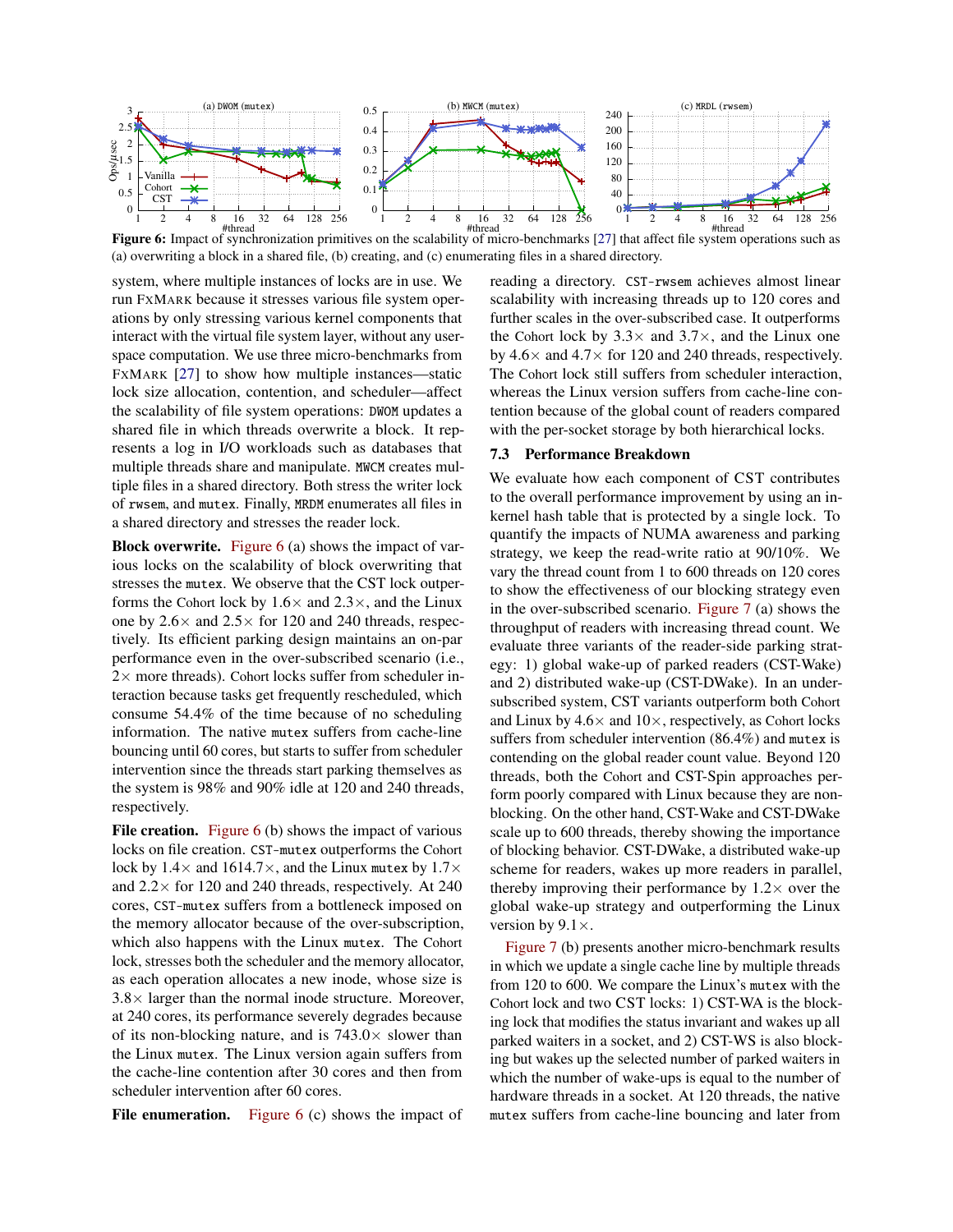<span id="page-10-1"></span>

Figure 7: Two micro-benchmarks to illustrate the performance impact of various techniques employed by CST-rwsem and CST-mutex. Figure (a) represents the lookup performance of a concurrent hash table for 10% writes, which uses rwsem. Figure (b) shows the time taken to update a single cache line by holding a mutex with increasing thread count.

contention on its global parking\_list while still maintaining a permissible performance beyond 120 threads. On the other hand, all CST variants address the cache-line bouncing issue for 120 threads. However, the Cohort lock suffers from spinning at higher core count since the waiters preempt the lock-holder after 120 threads. CST-WA and CST-WS address the limitation of the Cohort lock and maintain on-par performance even beyond 120 cores. CST-WS further mitigates the lock-holder preemption problem, since it does not wake up all waiters in one shot inside a socket, which has slightly higher throughput than CST-WA. In summary, CST-WS outperforms the Linux version by  $1.7\times$  at 6 $\times$  over-subscription.

## <span id="page-10-0"></span>7.4 Critical Section Latency

We evaluate the lock/unlock pair latency of rwsem to gauge the effectiveness of CST against the Linux version. [Table 1](#page-10-2) shows that while NUMA-aware lock is a better fit for multiple readers/writers, it suffers in the low contention scenario because of the costly operation of finding the snode for readers and multiple atomic operations to obtain the lock, which we can improve with the hysteresis-based technique [\[5\]](#page-11-8).

#### 8 Discussion and Limitations

The current design of CST locks can introduce starvation in two cases: 1) re-queueing of the waiters after they are parked, and 2) the writer-preferred version of the rwsem. Although, in theory, we can devise a non-blocking algorithm that mitigates the overhead of costly scheduler interaction for the first case, we have not come across such an algorithm in practice and the CST lock is a better alternative than the current mutex that also suffers from the same starvation issue. We believe that this can be a plausible future research direction both in the terms of synchronization primitives and lightweight scheduling. For

<span id="page-10-2"></span>

| Latency              | $RW-lock$ (ns) |               |         |
|----------------------|----------------|---------------|---------|
|                      | <b>Kernel</b>  | <b>Cohort</b> | CST     |
| Reader (1 reader)    | 30.4           | 364           | 37.6    |
| Reader (120 readers) | 20,062.2       | 1.973.2       | 1.925.3 |
| Writer (0 reader)    | 313            | 140.3         | 75.0    |
| Writer (119 readers) | 28.545.2       | 11.314.4      | 4.252.2 |

Table 1: Empty critical section latency for rwsem.

CST-rwsem, we choose a writer-preferred version because it batches readers, thereby improving the throughput of the application, which is similar to the design ideology of the Linux rwsem [\[37\]](#page-11-32). We can address this limitation by exactly adopting the writer-preferred version of the read-write Cohort lock [\[4\]](#page-11-5).

Even though CST locks outperform both Cohort locks and the Linux mutex, we can further scale applications by using combining [\[13,](#page-11-21) [32\]](#page-11-22) or the remote-core locking approach [\[23\]](#page-11-10). However, the only caveat with these approaches is that we need to rewrite some parts of the OS, which is not easy due to the large code base and complicated lock usage. Another area in which we can improve the performance of CST locks is the latency in low contention [\(Table 1\)](#page-10-2). We are investigating the use of hardware transactional memory (TSX) to acquire and release the locks in a transaction as in prior work [\[5\]](#page-11-8). Although CST locks cannot completely replace all of the locks, they are beneficial to a few data structures that are critical and contend as much as inode, mm, dentry, etc.

#### 9 Conclusion

Synchronization primitives are the basic building blocks of any parallel application, out of which the blocking synchronization primitives are designed to handle both overand under-subscribed scenarios. We find that the existing primitives have sub-optimal performance for machines with large core count. They suffer either from cache-line contention or scheduler intervention in both scenarios, and are oblivious to the existing NUMA machines. In this work, we present scalable NUMA-aware, memoryefficient blocking primitives that exploit the NUMA hardware topology along with scheduling-aware parking and wake-up strategies. We implement CST-mutex and CST-rwsem, which provide the same benefit of existing non-blocking NUMA-aware locks in under-subscribed scenario while maintaining similar peak performance in over-subscribed cases. Our code is available here: <https://github.com/sslab-gatech/cst-locks>.

## 10 Acknowledgment

We thank the anonymous reviewers and our shepherd, Jean-Pierre Lozi, for their helpful feedback. This research was supported by the NSF award DGE-1500084, CNS-1563848, CRI-1629851, ONR under grant N000141512162, DARPA TC program under contract No. DARPA FA8650-15-C-7556, DARPA XD3 program under contract No. DARPA HR0011-16-C-0059, and ETRI MSIP/IITP[B0101-15-0644].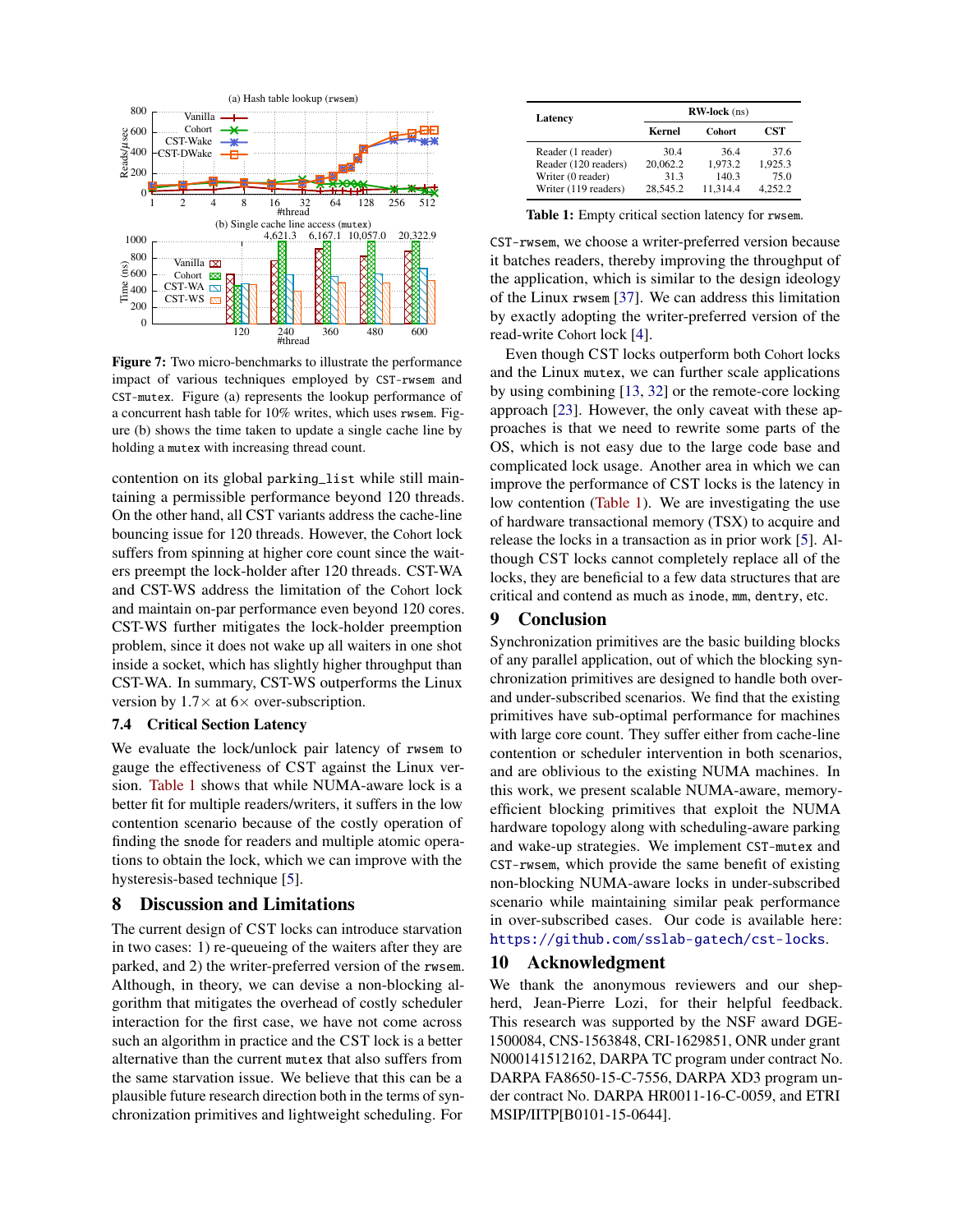## References

- <span id="page-11-35"></span>[1] S. Boyd-Wickizer, A. T. Clements, Y. Mao, A. Pesterev, M. F. Kaashoek, R. Morris, and N. Zeldovich. An Analysis of Linux Scalability to Many Cores. In *Proceedings of the 9th USENIX Conference on Operating Systems Design and Implementation*, OSDI, 2010.
- <span id="page-11-7"></span>[2] S. Boyd-Wickizer, M. F. Kaashoek, R. Morris, and N. Zeldovich. Non-scalable locks are dangerous. In *Proceedings of the Linux Symposium*, Ottawa, Canada, July 2012.
- <span id="page-11-17"></span>[3] D. Bueso and S. Norton. An Overview of Kernel Lock Improvements, 2014. [https://events.linuxfoundation.org/](https://events.linuxfoundation.org/sites/events/files/slides/linuxcon-2014-locking-final.pdf) [sites/events/files/slides/linuxcon-2014-locking](https://events.linuxfoundation.org/sites/events/files/slides/linuxcon-2014-locking-final.pdf)[final.pdf](https://events.linuxfoundation.org/sites/events/files/slides/linuxcon-2014-locking-final.pdf).
- <span id="page-11-5"></span>[4] I. Calciu, D. Dice, Y. Lev, V. Luchangco, V. J. Marathe, and N. Shavit. NUMA-aware Reader-writer Locks. In *Proceedings of the 18th ACM Symposium on Principles and Practice of Parallel Programming (PPOPP)*, pages 157–166, Shenzhen, China, Feb. 2013.
- <span id="page-11-8"></span>[5] M. Chabbi and J. Mellor-Crummey. Contention-conscious, Locality-preserving Locks. In *Proceedings of the 21st ACM Symposium on Principles and Practice of Parallel Programming (PPOPP)*, pages 22:1–22:14, Barcelona, Spain, Mar. 2016.
- <span id="page-11-19"></span>[6] M. Chabbi, M. Fagan, and J. Mellor-Crummey. High Performance Locks for Multi-level NUMA Systems. In *Proceedings of the 20th ACM Symposium on Principles and Practice of Parallel Programming (PPOPP)*, San Francisco, CA, Feb. 2015.
- <span id="page-11-27"></span>[7] G. Chadha, S. Mahlke, and S. Narayanasamy. When Less is More (LIMO):Controlled Parallelism For improved Efficiency. In *Proceedings of the 2012 International Conference on Compilers, Architectures and Synthesis for Embedded Systems*, CASES '12, 2012.
- <span id="page-11-33"></span>[8] D. Chinner. Re: [regression, 3.16-rc] rwsem: optimistic spinning causing performance degradation, 2014. [https://lkml.org/](https://lkml.org/lkml/2014/7/3/25) [lkml/2014/7/3/25](https://lkml.org/lkml/2014/7/3/25).
- <span id="page-11-28"></span>[9] D. Dice. Malthusian Locks. *CoRR*, abs/1511.06035, 2015. URL <http://arxiv.org/abs/1511.06035>.
- <span id="page-11-9"></span>[10] D. Dice, V. J. Marathe, and N. Shavit. Flat-combining NUMA Locks. In *Proceedings of the Twenty-third Annual ACM Symposium on Parallelism in Algorithms and Architectures*, SPAA '11, pages 65–74, 2011.
- <span id="page-11-6"></span>[11] D. Dice, V. J. Marathe, and N. Shavit. Lock Cohorting: A General Technique for Designing NUMA Locks. In *Proceedings of the 17th ACM Symposium on Principles and Practice of Parallel Programming (PPOPP)*, pages 247–256, New Orleans, LA, Feb. 2012.
- <span id="page-11-13"></span>[12] Facebook. A persistent key-value store for fast storage environments, 2012. <http://rocksdb.org/>.
- <span id="page-11-21"></span>[13] P. Fatourou and N. D. Kallimanis. Revisiting the Combining Synchronization Technique. In *Proceedings of the 17th ACM Symposium on Principles and Practice of Parallel Programming (PPOPP)*, pages 257–266, New Orleans, LA, Feb. 2012.
- <span id="page-11-20"></span>[14] H. Guiroux, R. Lachaize, and V. Quéma. Multicore Locks: The Case is Not Closed Yet. In *Proceedings of the 2016 USENIX Annual Technical Conference (ATC)*, pages 649–662, Denver, CO, June 2016.
- <span id="page-11-34"></span>[15] IBM. IBM K42 Group, 2016. [http://researcher.watson.](http://researcher.watson.ibm.com/researcher/view_group.php?id=2078) [ibm.com/researcher/view\\_group.php?id=2078](http://researcher.watson.ibm.com/researcher/view_group.php?id=2078).
- <span id="page-11-0"></span>[16] *Xeon Processor E7-8890 v4 (60M Cache, 2.20 GHz)*. Intel, 2016. [http://ark.intel.com/products/93790/Intel-](http://ark.intel.com/products/93790/Intel-Xeon-Processor-E7-8890-v4-60M-Cache-2_20-GHz)[Xeon-Processor-E7-8890-v4-60M-Cache-2\\_20-GHz](http://ark.intel.com/products/93790/Intel-Xeon-Processor-E7-8890-v4-60M-Cache-2_20-GHz).
- <span id="page-11-26"></span>[17] F. R. Johnson, R. Stoica, A. Ailamaki, and T. C. Mowry. Decoupling Contention Management from Scheduling. In *Proceedings of the 15th ACM International Conference on Architectural Support*

*for Programming Languages and Operating Systems (ASPLOS)*, pages 117–128, New York, NY, Mar. 2010.

- <span id="page-11-14"></span>[18] X. Leroy. The open group base specifications issue 7, 2016. [http:](http://pubs.opengroup.org/onlinepubs/9699919799/) [//pubs.opengroup.org/onlinepubs/9699919799/](http://pubs.opengroup.org/onlinepubs/9699919799/).
- <span id="page-11-23"></span>[19] R. Liu, H. Zhang, and H. Chen. Scalable Read-mostly Synchronization Using Passive Reader-writer Locks. In *Proceedings of the 2014 USENIX Annual Technical Conference (ATC)*, pages 219–230, Philadelphia, PA, June 2014.
- <span id="page-11-31"></span>[20] Y. Liu. aim7 performance regression by commit 5a50508 report from LKP, 2014. <https://lkml.org/lkml/2013/1/29/84>.
- <span id="page-11-12"></span>[21] W. Long. qspinlock: Introducing a 4-byte queue spinlock, 2014. <https://lwn.net/Articles/582897/>.
- <span id="page-11-30"></span>[22] W. Long. locking/mutex: Enable optimistic spinning of lock waiter, 2016. <https://lwn.net/Articles/696952/>.
- <span id="page-11-10"></span>[23] J.-P. Lozi, F. David, G. Thomas, J. Lawall, and G. Muller. Fast and Portable Locking for Multicore Architectures. *ACM Trans. Comput. Syst.*, 33(4):13:1–13:62, Jan. 2016.
- <span id="page-11-11"></span>[24] V. Luchangco, D. Nussbaum, and N. Shavit. A Hierarchical CLH Queue Lock. In *Proceedings of the 12th International Conference on Parallel Processing*, Euro-Par'06, pages 801–810, 2006.
- <span id="page-11-18"></span>[25] J. M. Mellor-Crummey and M. L. Scott. Algorithms for Scalable Synchronization on Shared-memory Multiprocessors. *ACM Trans. Comput. Syst.*, 9(1):21–65, Feb. 1991.
- <span id="page-11-2"></span>[26] Microsoft. SQL Server 2014, 2014. [http://www.](http://www.microsoft.com/en-us/server-cloud/products/sql-server/features.aspx) [microsoft.com/en-us/server-cloud/products/sql](http://www.microsoft.com/en-us/server-cloud/products/sql-server/features.aspx)[server/features.aspx](http://www.microsoft.com/en-us/server-cloud/products/sql-server/features.aspx).
- <span id="page-11-4"></span>[27] C. Min, S. Kashyap, S. Maass, W. Kang, and T. Kim. Understanding Manycore Scalability of File Systems. In *Proceedings of the 2016 USENIX Annual Technical Conference (ATC)*, Denver, CO, June 2016.
- <span id="page-11-24"></span>[28] I. Molnar. Linux rwsem, 2006. [http://www.makelinux.net/](http://www.makelinux.net/ldd3/chp-5-sect-3) [ldd3/chp-5-sect-3](http://www.makelinux.net/ldd3/chp-5-sect-3).
- <span id="page-11-29"></span>[29] I. Molnar and D. Bueso. Generic Mutex Subsystem, 2016. [https://www.kernel.org/doc/Documentation/](https://www.kernel.org/doc/Documentation/locking/mutex-design.txt) [locking/mutex-design.txt](https://www.kernel.org/doc/Documentation/locking/mutex-design.txt).
- <span id="page-11-25"></span>[30] O. Nesterov. Linux percpu-rwsem, 2012. [http://lxr.free](http://lxr.free-electrons.com/source/include/linux/percpu-rwsem.h)[electrons.com/source/include/linux/percpu](http://lxr.free-electrons.com/source/include/linux/percpu-rwsem.h)[rwsem.h](http://lxr.free-electrons.com/source/include/linux/percpu-rwsem.h).
- <span id="page-11-1"></span>[31] *Data Sheet: SPARC M7-16 Server*. Oracle, 2015. [http://www.oracle.com/us/products/servers](http://www.oracle.com/us/products/servers-storage/sparc-m7-16-ds-2687045.pdf)[storage/sparc-m7-16-ds-2687045.pdf](http://www.oracle.com/us/products/servers-storage/sparc-m7-16-ds-2687045.pdf).
- <span id="page-11-22"></span>[32] Y. Oyama, K. Taura, and A. Yonezawa. Executing parallel programs with synchronization bottlenecks efficiently. In *Proceedings of International Workshop on Parallel and Distributed Computing for Symbolic and Irregular Applications (PDSIA)*, pages 182–204, jul 1999.
- <span id="page-11-36"></span>[33] C. Ranger, R. Raghuraman, A. Penmetsa, G. Bradski, and C. Kozyrakis. Evaluating MapReduce for Multi-core and Multiprocessor Systems. In *Proceedings of the 2007 IEEE 13th International Symposium on High Performance Computer Architecture*, HPCA '07, pages 13–24, 2007.
- <span id="page-11-3"></span>[34] SAP. SAP HANA 2: the transformer, 2015. [http://hana.sap.](http://hana.sap.com/abouthana.html) [com/abouthana.html](http://hana.sap.com/abouthana.html).
- <span id="page-11-15"></span>[35] M. L. Scott. Non-blocking Timeout in Scalable Queue-based Spin Locks. In *Proceedings of the Twenty-first Annual Symposium on Principles of Distributed Computing*, PODC '02, pages 31–40, New York, NY, USA, 2002. ISBN 1-58113-485-1.
- <span id="page-11-16"></span>[36] M. L. Scott and W. N. Scherer. Scalable Queue-based Spin Locks with Timeout. In *Proceedings of the 6th ACM Symposium on Principles and Practice of Parallel Programming (PPOPP)*, pages 44–52, Snowbird, Utah, June 2001.
- <span id="page-11-32"></span>[37] A. Shi. [PATCH] rwsem: steal writing sem for better performance,